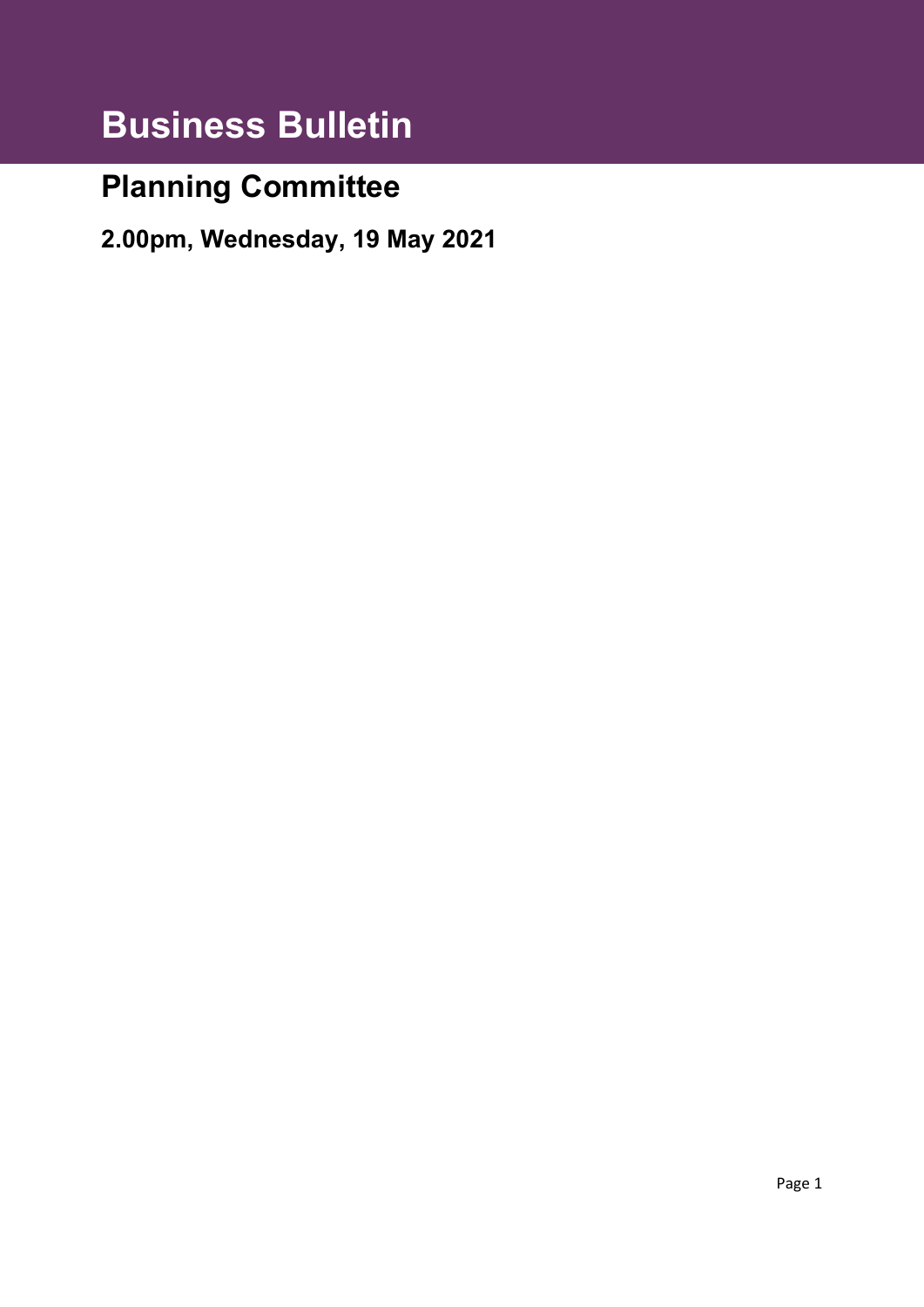### **Planning Committee**

| <b>Convener:</b>                                                                           | <b>Members:</b>                                                                                                                                                                                                                                                                                                          | <b>Contacts:</b>                                                                                                                                                                                   |
|--------------------------------------------------------------------------------------------|--------------------------------------------------------------------------------------------------------------------------------------------------------------------------------------------------------------------------------------------------------------------------------------------------------------------------|----------------------------------------------------------------------------------------------------------------------------------------------------------------------------------------------------|
| <b>Councillor Neil Gardiner</b><br><b>Vice-Convener</b><br><b>Councillor Maureen Child</b> | <b>Councillor Chas Booth</b><br><b>Councillor George</b><br>Gordon<br><b>Councillor Joan Griffiths</b><br><b>Councillor Cameron</b><br>Rose<br><b>Councillor Max Mitchell</b><br><b>Councillor Joanna</b><br>Mowat<br><b>Councillor Ethan Young</b><br><b>Councillor Hal Osler</b><br><b>Councillor Mary</b><br>Campbell | Veronica MacMillan<br><b>Committee Services</b><br>0131 529 4283<br>veronica.macmillan@edinburgh.go<br><u>v.uk</u><br>David Givan<br><b>Chief Planning Officer</b><br>david.givan@edinburgh.gov.uk |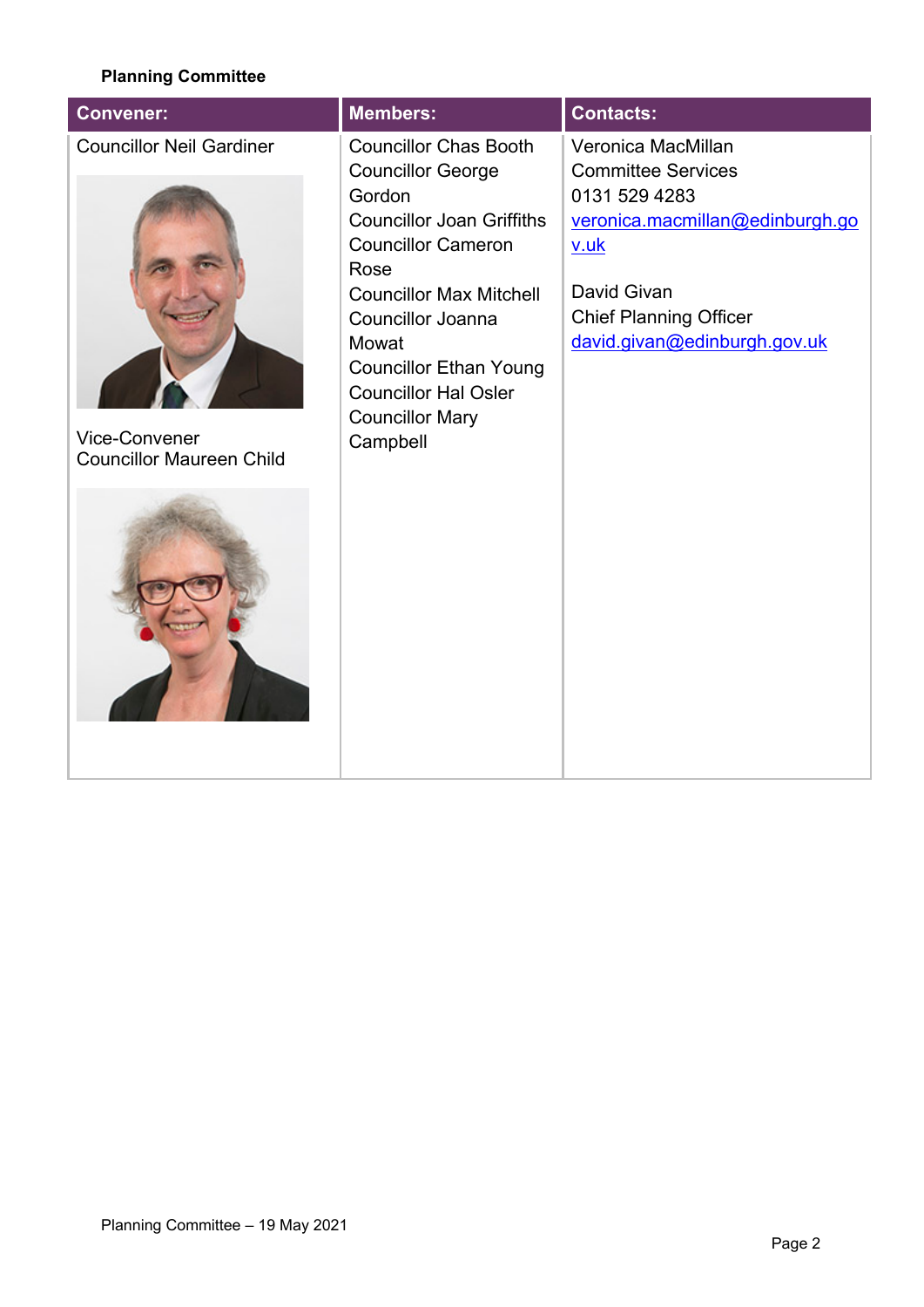### **Recent News Background**

### **Scottish Government proposals for Licensing and for Planning Control Areas for Short Term Lets in Scotland**

[Regulations](https://www.legislation.gov.uk/ssi/2021/154/contents/made) implemented on 1 April 2021 allow planning authorities to designate all or part of their area as short-term let control areas. Within designated areas, planning permission will be required for change of use of a dwelling to a short-term let.

All proposed control areas require to be considered and approved by the Scottish Government before they can come into effect. Guidance on control areas is being prepared by Scottish Government. Following the issue of this guidance, expected in June 2021, a report will be prepared for Committee to consider the designation of a control area or areas, taking the guidance into account.

Legislation for a licensing scheme has been withdrawn from the Scottish Parliament to allow for the guidance to be developed. Licensing regulations will be re-laid before Parliament in June 2021. It is expected that local authorities will have until 1 April 2022 to establish a scheme and existing hosts will have until 1 April 2023 to apply.

### **Planning Time Performance Information – Quarter 4 2020/21**

Time performance statistics for Quarter 4 (Q4) are appended to this Bulletin.

They use the Scottish Government's headline indicators, which measure decision making times by the average number of weeks in which applications without processing agreements or agreed time extensions are determined. The national indicators look at major, local (non-householder) and householder developments. The appended statistics present information on listed building consent and advert applications in a similar way. Enforcement cases are presented using the same indicators as in previous years.

The time performance charts for the three headline indicators for Quarters 1 and 2 use the Scottish Government's checked mid-year return, which was made available in November.

The appended charts show that in Q4:

### **Contact:**

Iain McFarlane Programme Director City Plan [iain.mcfarlane@edinburgh.gov.uk](mailto:iain.mcfarlane@edinburgh.gov.uk)

### **Contact:**

Ben Wilson Team Manager [ben.wilson@edinburgh.gov.uk](mailto:ben.wilson@edinburgh.gov.uk)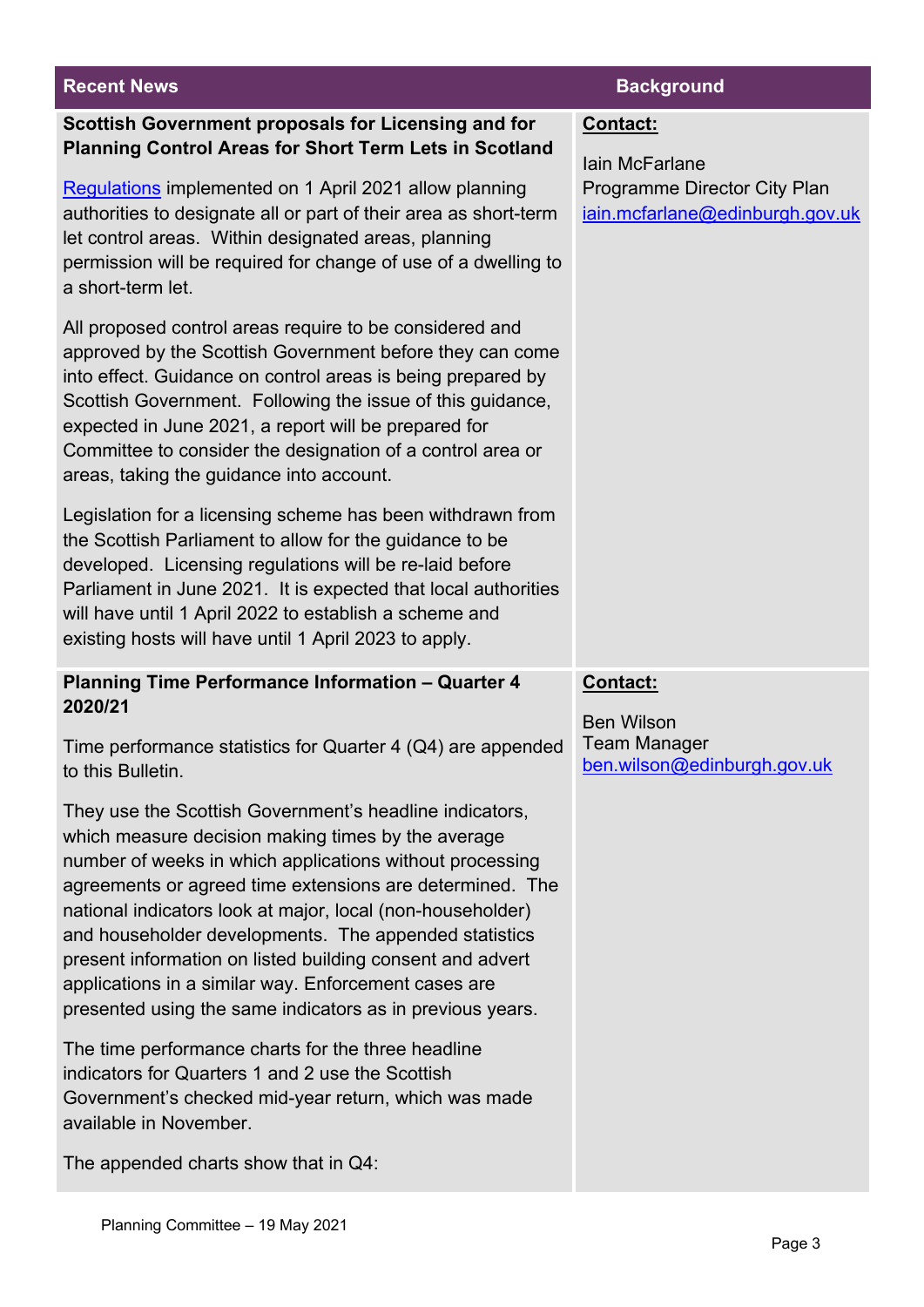- Five of the six major applications determined in Q4 had processing agreements or agreed extensions of time. These tools are promoted by the Scottish Government and applications which use them are not monitored by the nationally-aligned indicators. The remaining case was a long-term legacy case from 2014, which was inactive for several periods of time. Periods of 'stop-the-clock' have been identified for this, which should reduce its impact on overall average times for major applications in 2020/21 when they are calculated by the Scottish Government. An indicative figure for this case and hence the quarter has been calculated (138.7 weeks).
- Average decision times for relevant local developments (12.6 weeks (indicative)) were longer than the previous quarter (11.6 weeks) but still significantly faster than the Council's average for last year (15.6 weeks).
- Decision times for householder applications (7.7 weeks) were longer than the previous quarter (7.2 weeks), and longer than the Council's average for last year (7.3 weeks).

Across all application types, the service determined over 1,047 applications during January, February and March. This is higher than Q3 (934) and higher than any other quarter in the last two years. Overall, 1,161 applications were submitted in Q4, a significant increase on Q3 (1,091) and again higher than any other quarter in the last two years.

The appended charts also provide information and brief commentary on enforcement cases and legal agreements. Serving of enforcement notices had resumed in Q3 but were suspended again in Q4 due to the lockdown restrictions.

## **Old and New Towns of Edinburgh World Heritage Site (ONTE WHS) Management Plan 2017/22 Update**

## **What is the Management Plan?**

The purpose of the ONTE WHS [Management Plan 2017-22](https://ewh.org.uk/plan/assets/Management-Plan-2018b.pdf) is to set out what is significant about the WHS as a basis for understanding its important qualities, in order to determine the action necessary to protect and manage it. It includes long-term goals and short-term actions to preserve the Site, advocates existing protective policies, aims to influence dayto-day management issues, provides supporting information on managing the opportunities and threats facing the Site and provides a framework to monitor the condition of the built environment.

Edinburgh has long been celebrated as a great city: ancient capital, medieval Old Town alongside the eighteenth century classical New Town, all situated in a landscape of hills and valleys near the wide estuary of the Firth of Forth. The recognition of these qualities led to the city's inscription by UNESCO as a World Heritage Site (WHS) in 1995. Each WHS must demonstrate that it is fulfilling its obligations in respect of UNESCO's requirements in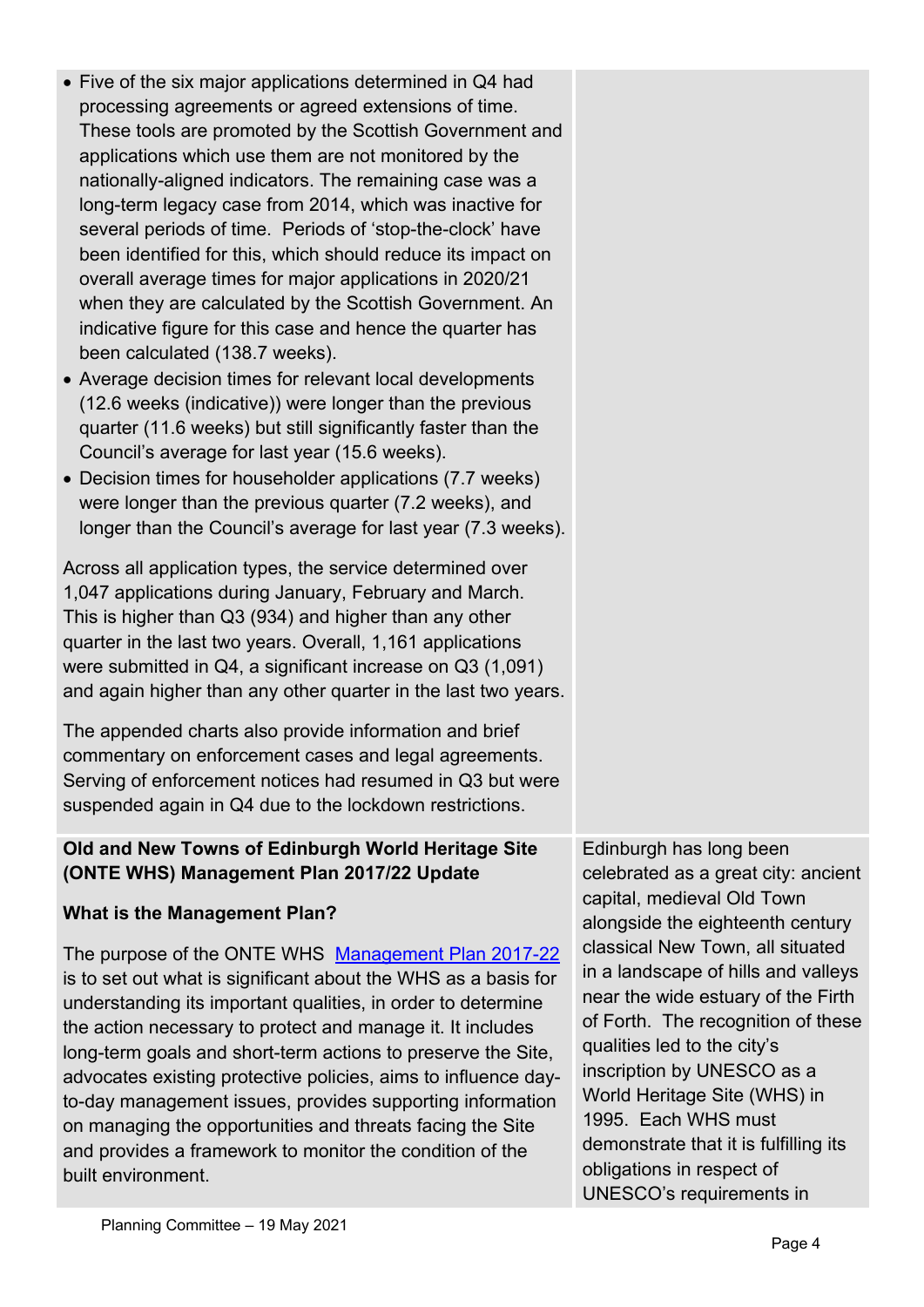### **ONTE WHS Management Plan Review**

Edinburgh is currently taking part in an international project funded by the European Regional Development Fund looking at 'Heritage in the Atlantic Area: Sustainability of the Urban World Heritage Sites' [\(ATLAS\)](https://ewh.org.uk/project/atlas-world-heritage/), alongside Bordeaux, Florence, Porto and Santiago de Compostela. A key output of this project will be a new Management Plan. As part of the project, an evaluation has already been undertaken of the production process and delivery of the current Management Plan and an evaluation of the 'mainstreaming' of heritage in wider city management is currently underway.

A bid from EWH to the National Lottery Heritage Fund was successful in March 2021 and a 'Community Outreach and Resilience Project' can now commence to support the ONTE WHS Management Plan Review. Community engagement will be a key element informing the next Management Plan as it develops throughout 2021 and into 2022. Two further projects underway that will support the review of the Management Plan are the Climate Change Risk Assessment (CCRA) project and the Climate Vulnerability Index [\(CVI\)](https://cvi-heritage.org/) project. These are partnership projects with HES, EWH and the Council, in collaboration with the University of Edinburgh and James Cook University (Brisbane), as well as local residents and wider stakeholders. The CVI project means that Edinburgh will be the first cultural WHS to establish a methodology for assessing climate risk in an urban World Heritage context. It is being funded by the Royal Society Edinburgh and will take place in May and June 2021.

The governance structure, resourcing and scope of the Management Plan review will be informed by the outcome of these projects and reported to Planning Committee.

## **Building Standards**

The Building Standards service continues to exceed the Scottish Government performance targets and is adhering to the conditions of their appointment as a verifier for this Council area. A Customer Engagement plan is being developed to improve customer communication and satisfaction over the coming year.

The appointment is conditional on sustained and improved performance as well as adherence to actions set out in the Building Standards Improvement Plan.

implementing the World Heritage Convention. Overall responsibility for managing WHSs in the UK lies with the Department of Culture, Media and Sport (DCMS).

DCMS looks to Scottish Ministers to ensure compliance with the Convention in relation to Sites in Scotland. Each WHS is required to have an up-to-date management system in place, this usually takes the form of a Management Plan. The management of the Old and New Towns of Edinburgh (ONTE) WHS is overseen by a Steering Group that is made up of members from Historic Environment Scotland (HES), City of Edinburgh Council and Edinburgh World Heritage (EWH).

## **Contact:**

Jenny Bruce Edinburgh World Heritage Site Co-ordinator [jenny.bruce@edinburgh.gov.uk](mailto:jenny.bruce@edinburgh.gov.uk)

## **Contact:**

Colin Wishart Operations Manager Building **Standards** [colin.wishart@edinburgh.gov.uk](mailto:colin.wishart@edinburgh.gov.uk)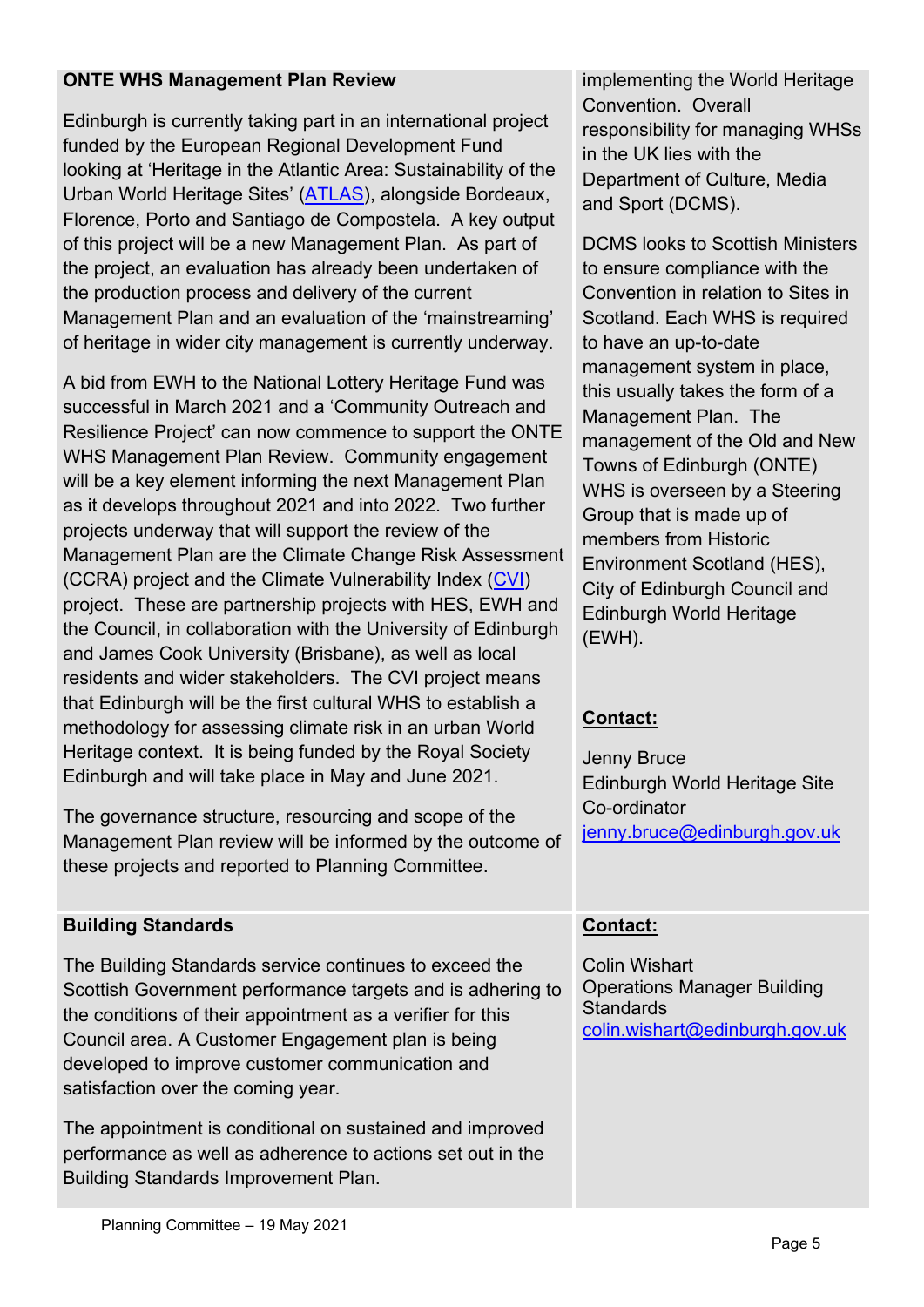In relation to performance, the service continues to exceed Scottish Government targets for first reports on building warrant applications and the granting of building warrants once satisfactory information is received. The targets are 95% within 20 working days and 90% within 10 working days respectively.

|                        | 2020/21 |     |       |                |
|------------------------|---------|-----|-------|----------------|
|                        | Q1      | Q2  | Q3    | Q <sub>4</sub> |
| <b>Number of first</b> | 829     | 921 | 1,397 | 1,173          |
| reports                |         |     |       |                |
| % on target            | 98%     | 98% | 99%   | 98%            |
| <b>Number of</b>       | 843     | 890 | 1,030 | 1,022          |
| warrants granted       |         |     |       |                |
| % on target            | 93%     | 95% | 94%   | 94%            |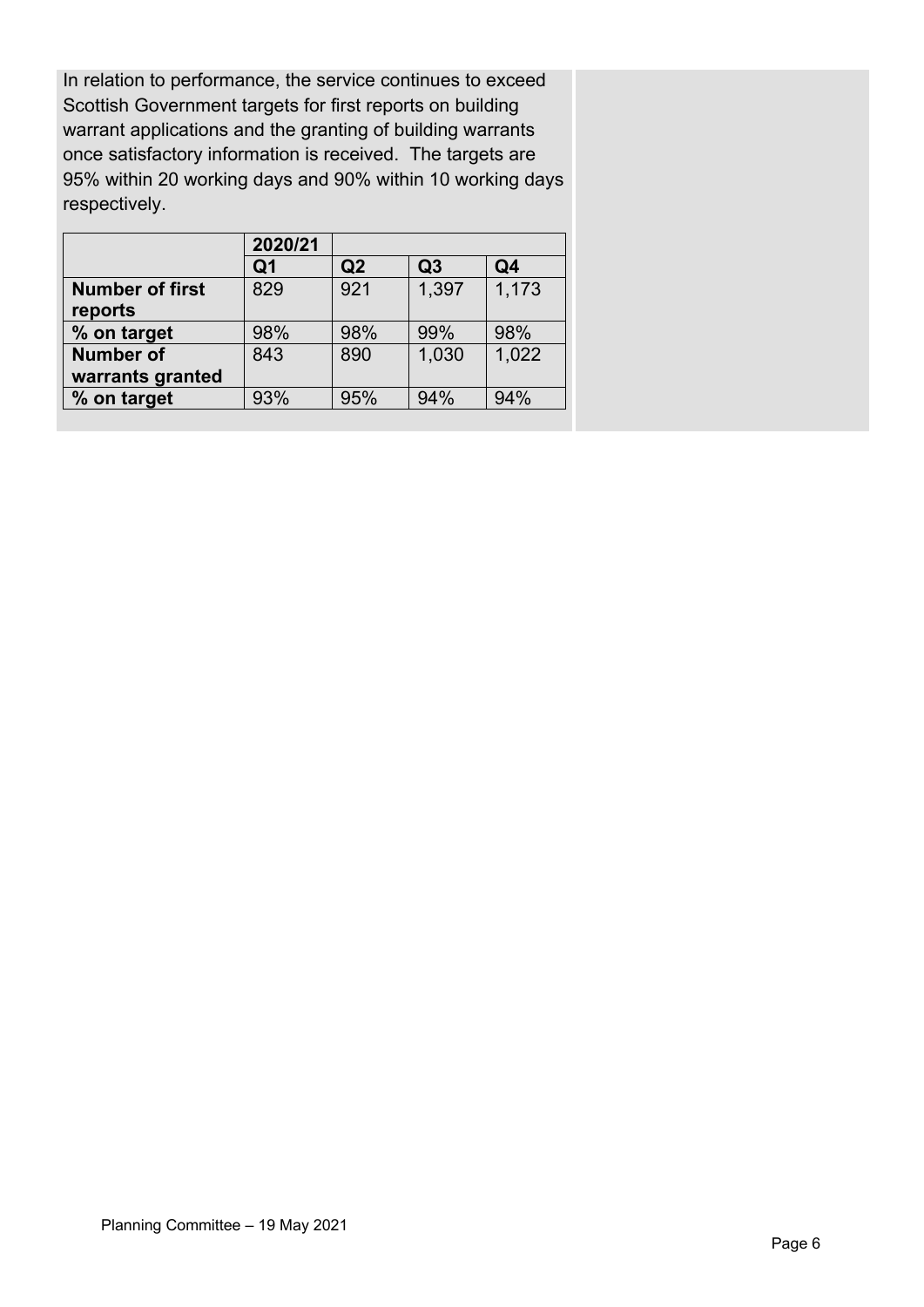#### Planning Time Performance Quarterly Bulletin and the Company of the Appendix 2020/21 Quarter 4 2020/21 Quarter 4

Average Decision Times (weeks) for applications without processing agreements or agreed extensions



| Appendix |
|----------|
|----------|

#### Major Developments Local (Non-Householder) Householder

Average Decision Times (weeks) for applications without processing agreements or agreed extensions



#### Average Decision Times (weeks)



| Sub |                                      | 12 |  |                  |                 |               |  |                |  |  |  |
|-----|--------------------------------------|----|--|------------------|-----------------|---------------|--|----------------|--|--|--|
| Det | つら                                   |    |  |                  |                 |               |  |                |  |  |  |
|     |                                      |    |  | 6 month totals:  |                 | Sub:8, Det:10 |  | Sub:15, Det:12 |  |  |  |
|     |                                      |    |  | 12 month totals: | Sub: 23, Det:22 |               |  |                |  |  |  |
|     | 12 month average for 20/21: 64.0 wks |    |  |                  |                 |               |  |                |  |  |  |

| Sub                                  | 32 <sub>1</sub> |  |  |                 |  |               |  |                |     | <b>Sub</b> | 1061             | 299 | 248                                 | 271                 | 264 | 184                              | 243 | 285                | 295 | <b>Sub</b> | 1464                                 | 422 | 389 | 375                  | 425 | 344              | 384 | 509                 | 526 |
|--------------------------------------|-----------------|--|--|-----------------|--|---------------|--|----------------|-----|------------|------------------|-----|-------------------------------------|---------------------|-----|----------------------------------|-----|--------------------|-----|------------|--------------------------------------|-----|-----|----------------------|-----|------------------|-----|---------------------|-----|
| Det                                  |                 |  |  |                 |  |               |  |                | Det |            | 1082             | 268 | 242                                 | 241                 | 249 | 187                              | 212 | 2441               | 294 | Det        | 1481                                 | 387 | 397 | 369                  | 390 | 362              | 317 | 472                 | 499 |
|                                      |                 |  |  | 6 month totals: |  | Sub:8, Det:10 |  | Sub:15, Det:12 |     |            |                  |     |                                     |                     |     | 6 month totals: Sub:427, Det:399 |     | Sub: 580, Det: 538 |     |            |                                      |     |     | 6 month totals:      |     | Sub:728, Det:679 |     | Sub: 1035, Det: 971 |     |
| 12 month totals:                     |                 |  |  | Sub: 23, Det:22 |  |               |  |                |     |            | 12 month totals: |     |                                     | Sub: 1007, Det: 937 |     |                                  |     |                    |     |            | 12 month totals:                     |     |     | Sub: 1763, Det: 1650 |     |                  |     |                     |     |
| 12 month average for 20/21: 64.0 wks |                 |  |  |                 |  |               |  |                |     |            |                  |     | 12 month average for 20/21:12.2 wks |                     |     |                                  |     |                    |     |            | 12 month average for 20/21: 7.67 wks |     |     |                      |     |                  |     |                     |     |

| цb | 1464 | 422 | 389 | 375                                                        | 425 | 344                                  | 384                  | 509 | 526 |
|----|------|-----|-----|------------------------------------------------------------|-----|--------------------------------------|----------------------|-----|-----|
| et | 1481 | 387 | 397 | 369                                                        | 390 | 362                                  | 317                  | 472 | 499 |
|    |      |     |     | 6 month totals:<br>Sub:728, Det:679<br>Sub: 1035, Det: 971 |     |                                      |                      |     |     |
|    |      |     |     | 12 month totals:                                           |     |                                      | Sub: 1763, Det: 1650 |     |     |
|    |      |     |     |                                                            |     | 12 month average for 20/21: 7.67 wks |                      |     |     |

Major applications with processing agreement and/or agreed extension:

- 
- Mixed use brownfield developments at Fountainbridge and Iona Street

#### Notes:

• Decision times are from validation to issuing of permission, which includes time for legal agreements to be concluded.

• Scottish Government headline indicators monitor average decision times for major, local and householder applications without processing agreements or agreed time extensions. The charts show these times for relevant applications

• Quarterly figures for Q1 and Q2 are from Scottish Government's 6 monthly analysis (draft), and factor in stop-the-clock periods.